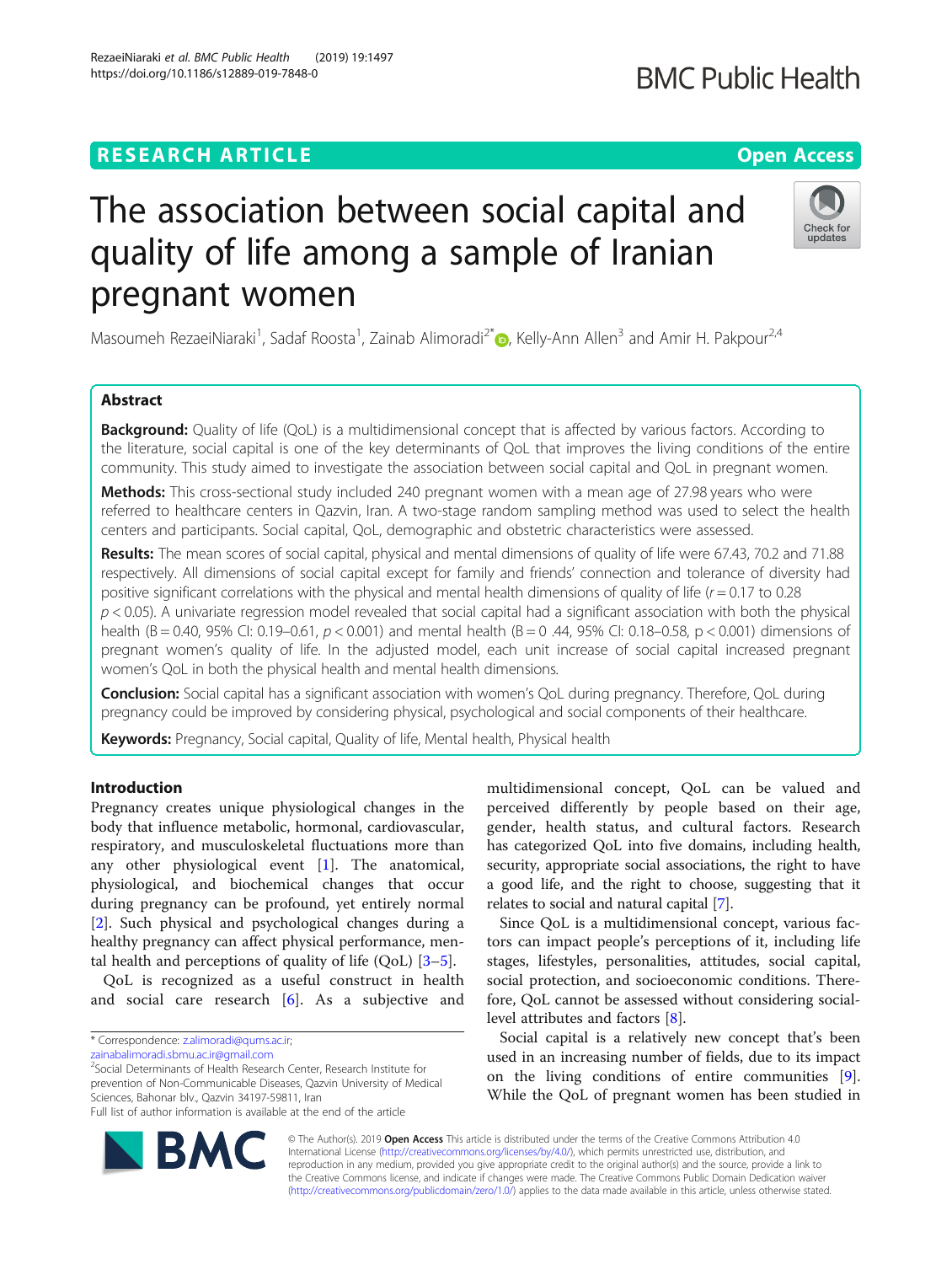previous literature, there have only been a few studies that have examined the impact of social capital and health on QoL during pregnancy. Lamarca et al. (2013) reported that women's high self-rated health, both during the pregnancy and 6 months afterwards, was positively associated with higher levels of individual social capital (i.e., social support and social networking). However, interestingly, neighbourhood social capital (e.g., social control, social trust, neighbourhood security and political trust) had no effect on women's health [\[10](#page-6-0)]. Similarly, Tofani et al. (2015) found that low individual social capital predicted health-compromising behaviors (e.g. smoking, drinking alcohol, and malnutrition) in a sample of pregnant Brazilian women in antenatal care units, while low neighbourhood social capital only predicted inadequate diet [[11\]](#page-6-0). Both studies demonstrate the importance of individual social capital for pregnant women signalling the importance of individual factors in their health care [\[11](#page-6-0), [12](#page-6-0)]. Contrarily however, Agampodi et al. (2017) found that the domestic and neighbourhood dimensions of social capital were more commonly expressed by pregnant women in Sri Lanka and structural social capital was observed within the microcommunities of the female participants. In the study social support was reported to be low and reserved to family and close friends [[12\]](#page-6-0). Therefore, the few studies that have evaluated the role of social capital during pregnancy indicate mixed findings and these discrepancies warrant further investigation with contextual and cultural considerations in mind.

Social capital plays an important role in people's ability to access healthcare services, and as consequence, their health [\[13](#page-6-0)]. In pregnancy, higher social capital may increase access to maternity care and facilitate healthy pregnancy [[14,](#page-6-0) [15\]](#page-6-0). Although the goals of prenatal care may vary according to context and service provider, a woman's individual factors should also be considered [ $16$ ]. Given that individual social capital is a key determinant of QoL, and that both constructs have been found to be associated with positive health outcomes [\[6](#page-6-0)], the aim of this study was to investigate the association between social capital and QoL in pregnant women and contribute to the gap in literature on these constructs.

## Methods

## Study design and setting

This cross-sectional study was conducted between May and December 2018. The participants were pregnant women referred to healthcare centers for prenatal care in Qazvin, Iran. All participants were married. A total of 37 urban health centers in Qazvin were used in the present study. In 2018 approximately 82% of health centers provided prenatal care in Qazvin.

Inclusion criteria for study participants included having a singleton intrauterine pregnancy with a gestational age higher than 10 weeks, and willingness to participate in the study. A history of chronic medical problems (e.g., diabetes, cardiovascular disease, and chronic kidney disease) or psychological problems (e.g., traumatic and stressful incidents within the last 3 months) led to the exclusion of the participants from the study. Having singleton pregnancy and gestational age was confirmed based on participants' sonogram. As part of routine prenatal care, all of women who attend for prenatal care are sent for sonogram assessment to confirm pregnancy and gestational age. Gestational ages less than 10 weeks were excluded because they are at higher risk of abortion. Multiple pregnancies and having chronic conditions were excluded because experiencing such situations might attract special attention. So these conditions were excluded to have opportunity to investigate what most of women experience in normal pregnancy.

## Sampling

Two stages of random sampling methods were used to select healthcare centers and participants. The first stage involved random cluster sampling. For this purpose, researchers divided Qazvin into five geographical regions: north, south, east, west, and central. Then they randomly chose two health centers from each region. Random sampling was performed using a list of potential participants from the selected centers. A total of ten centers were selected, and 24 pregnant women were randomly recruited to participate in the study.

The sample size was calculated by using the correlation coefficients reported in previous studies. In the study of Rajabi et al. (2013), there was a significant association between general social capital and overall QoL  $(r = 0.15)$  [\[17\]](#page-6-0). The required number of participants was estimated to be 180 people ( $r = 0.15$ ,  $\alpha = 0.05$ ,  $\beta = 0.20$ ). With a 30% probability of participants not completing the questionnaires, a total of 240 participants were recruited for this study.

## Definition of variables and measurement

In this research, the variables of social capital, QoL, demographic, and obstetrics were assessed using the following measures:

## Social capital

The Onyx- Bullen Social Capital Questionnaire is a 36 items measure used in the study [\[18](#page-6-0)]. It had a Likert scale from "never" to "always"—with scores ranging from 1 to 4. The total score is the sum of all items, and higher scores represent higher social capital. This questionnaire consisted of eight domains: community connections (7 items), social agencies (5 items), trust and safety (5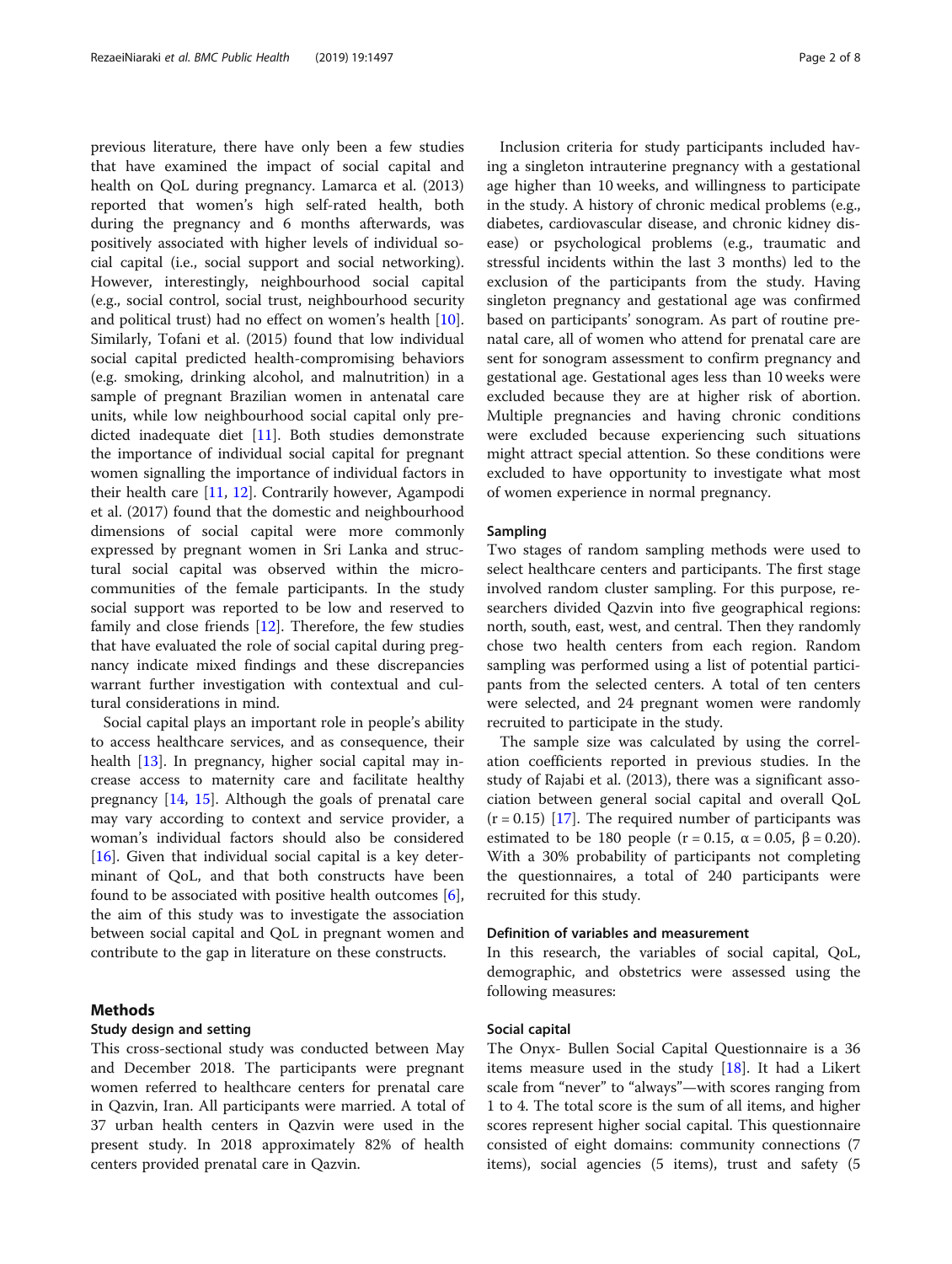items), neighbourhood connections (5 items), family & friends (3 items), tolerance of diversity (3 items), value of life (3 items), and work connections (5 items). The face, content, and structure (i.e., through exploratory factor analysis and exploratory causal path analysis) of its validity was confirmed and reported a Cronbach's alpha coefficient of .84 [[18\]](#page-6-0). The psychometric properties of the Farsi version of this questionnaire was first provide by Eftekharin et al. (2016). In the present study, the cluster correlation coefficient for the subscales scales were more than 0.70, and the Cronbach's alpha coefficient for the whole scale was 0.96 [[19](#page-6-0)]. It should be noted that the last five items of this questionnaire were specifically associated with work connections. Since the majority of participants identified as "housewives" (i.e., without formal employment/involved in home duties), it was impossible to examine this subscale for all participants. Therefore, the final analysis of this section was performed using 31 items within seven subscales. The Cronbach's alpha coefficient of 0.82 showed the reliability of this in this study.

## Quality of life

QoL was measured by using the Short Form (36) Health Survey (SF-36). The SF-36 is a well-known healthrelated instrument for QoL that was developed in the USA [\[20\]](#page-6-0). The SF-36 is a general QoL instrument that measures eight health-related concepts, including physical functioning (PF-10 items), Physical role functioning (RP-4 items), body pain (BP-2 items), general health perceptions (GH-5 items), vitality (VT-4 items), social functioning (SF-2 items), emotional role functioning (RE-3 items), and perceived mental health (MH-5 items).

Raw scores were transformed to a 0–100 scale—with higher scores indicating better QoL [\[20](#page-6-0)]. The SF-36 has two main dimensions: physical health (PCS) and mental health (MCS) [\[21](#page-6-0)]. This tool was translated and validated by Montazeri et al. (2005) in Iran [[22\]](#page-6-0). The Cronbach's alpha coefficient of 0.87 showed the reliability of this in this study.

## Demographic & Obstetrics Questionnaire

This questionnaire included items about the age, educational level, and occupation of the pregnant woman and husband. It also asked each participant about household socioeconomic status, place of residence, home ownership, duration of residence in the last place of residence, and pregnancy specifics (e.g., the current gestational age, the gender of the fetus, and the number of pregnancies, deliveries, abortions, unwanted pregnancies, and children). The questions were prepared based on the objectives of the study and review of the literature. For content validity, five nursing and midwifery faculty members reviewed and approved it.

Sample materials used for data gathering purpose in this study is provided as Additional file [1.](#page-6-0)

### Statistical analysis

The SPSS software version 24 and MLwiN Version 2.27 were used to analyze the data. Quantitative variables were reported based on their mean and standard deviation, and qualitative variables were described by their frequency and percentages. The association between the different dimensions of social capital (with physical and mental health dimensions of QoL) was investigated using the Pearson correlation coefficient.

Further assessment of the association between social capital and QoL was examined using the multilevel statistical modelling [[23](#page-6-0)] via a two-level linear regression model, with pregnant women  $(n = 240)$  at level 1 and centres ( $n = 10$ ) at level 2 using the maximum likelihood method (IGLS). In the regression model, physical component (PCS) and mental component (MCS) of QoL were entered as dependent variables and the total score of social capital was entered as independent variable. Before running the regression model, normality of dependent variable (social capital total score) was assessed using two methods of histogram and Kolmogorov Smirnov test. Kolmogorov Smirnov test with p-value of 0.06 verified the normality of this score. Also histogram confirmed this assumption. The regression model was adjusted for potential confounders of demographic characteristics (age, education, socioeconomic status, income and duration of residence in the current place of living) and obstetrics variables (gestational age, number of pregnancies and delivery type, abortion, fetus gender, desire to be pregnant). In the regression model, independent variables with more than two categories were defined as dummy variables. The ICC was calculated for each model. The significant level was considered as < 0.05. The datasets used and analyzed during the current study is provided as Additional file [2](#page-6-0).

#### Ethical considerations

The current research was approved by the research council of the Faculty of Nursing and Midwifery of Qazvin University of Medical Sciences, Iran. The Ethics Committee of Qazvin University of Medical Sciences reviewed the proposal and approved it under the code IR.QUMS.REC.1397.043. Written informed consent was obtained from all participants after the goals of the study were explained and handling of collected data to ensure privacy and confidentiality was understood.

## Research procedure

After obtaining necessary permissions, the researchers referred to the selected health centers. After introducing the aim and objectives of the study, pregnant women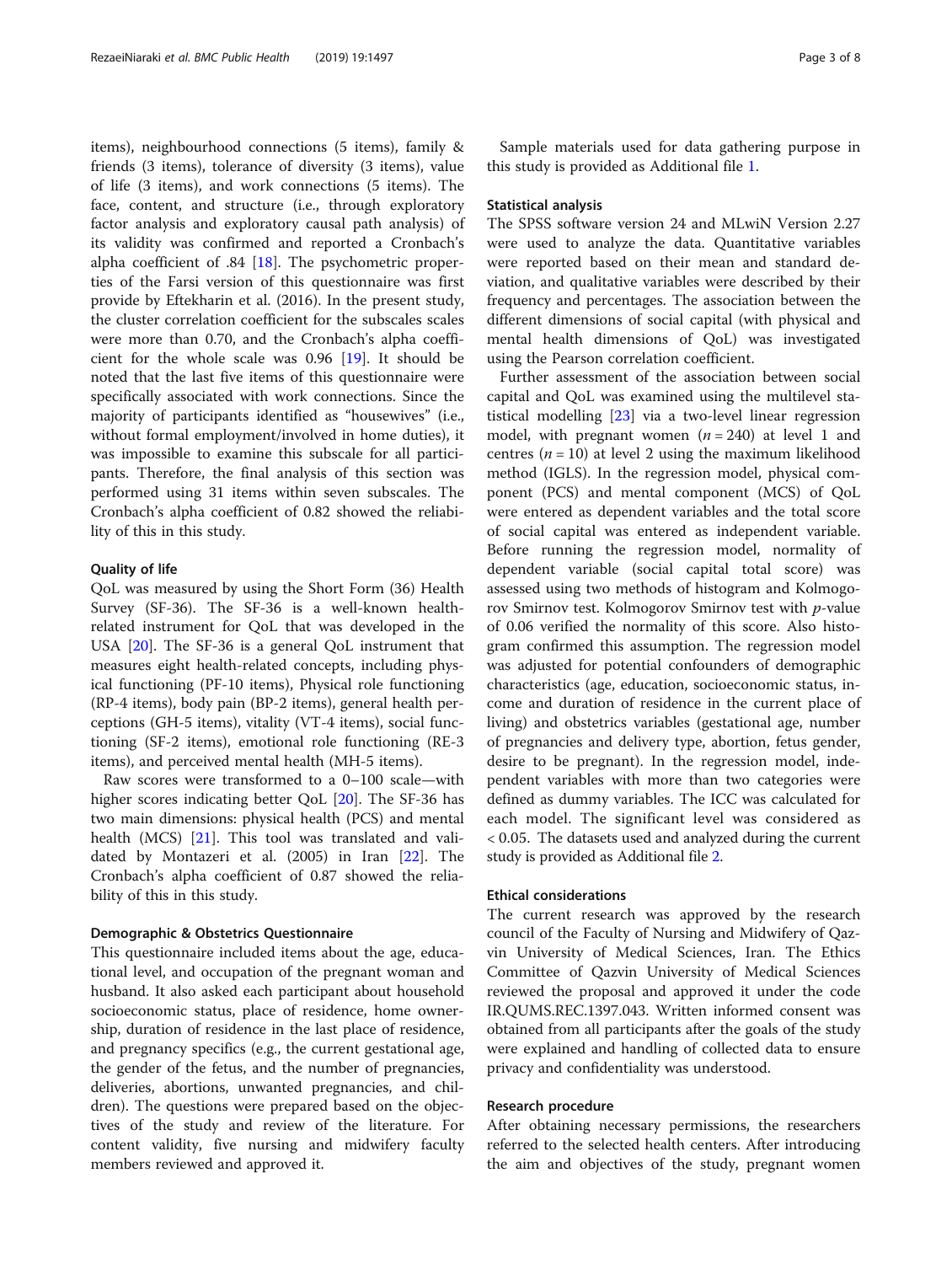were selected based on the inclusion criteria. After acquiring written informed consent, the participants were asked to fill out the study questionnaires during one of the pregnancy visits. Data was collected at one stage using the interview method. All interviews were done by two of the researchers.

## Findings

## Demographic characteristics

The researchers invited 240 pregnant women to participate in this study. All of the participants voluntarily filled out questionnaires. The findings showed that the mean (standard deviation) of the women's age was 27.98 (5.18) years and of their spouses was 32.72 (5.83) years. The majority of the participants had a college diploma (40%) but currently identified as housewives (87.5%). A total of 38.4% of spouses had diplomas, and only 2.9% were completely unemployed. For 79.6% of participants, the family income was between 10 and 30 million Rials, and half of the participants described their socioeconomic situation as weak. More than half of the women (59.6%) had stayed in their current residence for less than 2 years.

In terms of obstetrics characteristics, most participants (44.2%) were experiencing their first pregnancy, half of them had a history of previous childbirth and 80% had no history of abortion. The mean (standard deviation) of the women's gestational age was 23.5 (8.13) weeks. The majority of them (75.8%) reported wanting the pregnancy and were in their second trimester (55.4%). More details are provided in Table [1.](#page-4-0)

## The association between social capital and QoL among pregnant women

The mean (standard deviation) of social capital was 67.43 (12.48). The total score of social capital was normally distributed among the sample. The mean score for QoL in the physical health dimension was 70.2 (21.06) and in the mental health dimension 71.88 (20.66) (Table [1\)](#page-4-0). The association between different dimensions of social capital with physical and mental health dimensions of QoL is shown in Table [2](#page-5-0). All dimensions of social capital except family and friends' connection and tolerance of diversity had positive significant associations with the physical and mental health dimensions of the QoL.

Findings of the association between social capital and QoL using the linear regression model are provided in Table [3.](#page-5-0) The regression model showed that social capital had a significant association with both the physical and mental health dimensions of the QoL among pregnant women. The association of social capital on pregnant women's QoL was significant after adjusting for demographic and obstetrics characteristics. In the adjusted model, each unit increase of social capital in pregnant women resulted in an increase in physical health (0.40) and mental health (0.44) (Table [3](#page-5-0)).

## Discussion

QoL is a multidimensional concept that is influenced by various factors, including social capital  $[8]$  $[8]$ . In the conceptual model of the World Health Organization for the social determinants of health, social capital is considered to be a determinant of health and wellbeing for individuals and communities [[24\]](#page-6-0). The results of the present study showed that the mean score of the participants' QoL was 70.2 (21.06) for the physical health dimension, and 71.88 (20.66) for the mental health dimension. In previous Iranian studies, researchers reported similar findings about the QoL of pregnant women. For instance, Moafi et.al (2018) reported that the mean score for QoL in pregnant women was between 64 (23.4) for vitality and 76.4 (21.1) for social functioning [\[25](#page-6-0)]. Similar findings were also reported by Abbaszadeh [[26\]](#page-6-0) and Azizi [[27\]](#page-6-0).

The main purpose of this study was to examine the association between social capital and QoL in pregnant women. The results suggested a positive and significant correlation between social capital and the physical (0.24) and mental health dimensions (0.26) of QoL. Although the association between QoL and social capital in pregnant women had not previously been studied, positive and significant associations have been reported between social capital and QoL (as well as other aspects of health in other age and social groups) [\[6](#page-6-0), [8](#page-6-0), [28](#page-7-0)–[31](#page-7-0)]. For example, in a study by Rajabi et al. (2013), the Pearson correlation coefficient between the total social capital of teachers (both male and female)—including the physical and mental components of QoL—was 0.14 [[17\]](#page-6-0). Therefore, the findings of the present study showed that while women undergo substantial physical and psychological changes during pregnancy, their social capital can have a positive effect on their QoL. In recent years, the protective effect of social capital on mental health has been increasingly respected by researchers. In 2013, Bouchard reported that a lack of social capital is associated with mental health problems [[32\]](#page-7-0). In a cross-sectional study, De Silva et al. (2007) found an inverse association between cognitive social capital with mental illness in four low-income countries [[33\]](#page-7-0). Similarly, Akbari et al. (2017) found that social capital and perceived social support explained 30% of the variance of mental health in women [\[29](#page-7-0)].

For pregnant women, social capital has had a positive effect on mental health. George et al. (2013) reported that higher social capital level was associated with lower scores in Edinburgh's postpartum depression scale among pregnant women—from 24 weeks of gestation to 10 weeks postpartum [\[34](#page-7-0)]. Zhou et al. (2017) reported a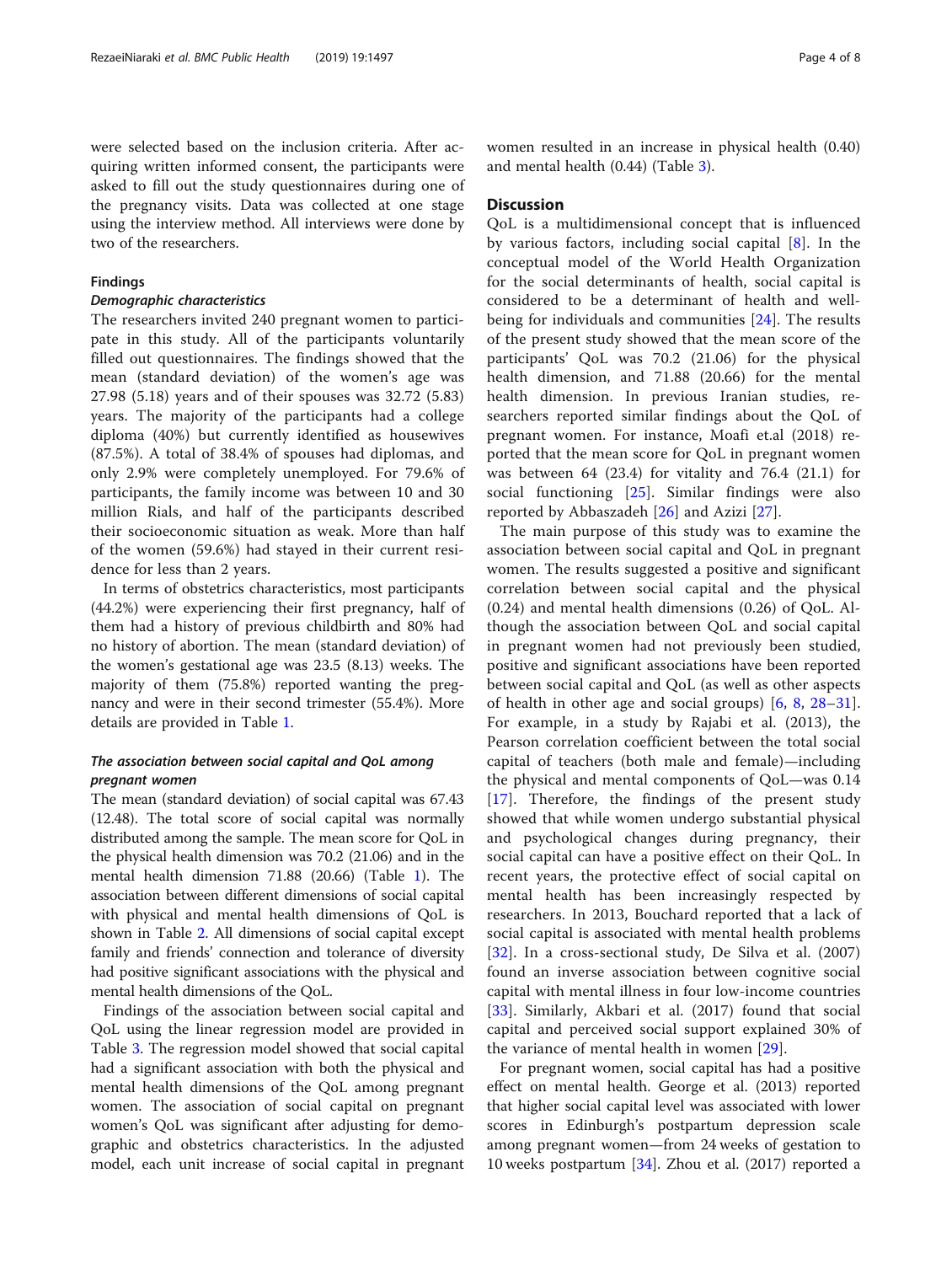<span id="page-4-0"></span>RezaeiNiaraki et al. BMC Public Health (2019) 19:1497 Page 1 of 8

Table 1 Distribution of social capital score according demographic and obstetrics variable

| Demographic Variables                   | No (%)     |
|-----------------------------------------|------------|
| Women's educational status              |            |
| Under diploma                           | 57 (23.8)  |
| Diploma                                 | 96 (40)    |
| Academic                                | 87 (36.2)  |
| Spouse's educational status             |            |
| Under diploma                           | 62 (25.8)  |
| Diploma                                 | 92 (38.4)  |
| Academic                                | 86 (35.8)  |
| Women's Job                             |            |
| Housewife                               | 210 (87.5) |
| Employed                                | 30 (12.5)  |
| Spouse's Job                            |            |
| Unemployed                              | 7(2.9)     |
| Employed                                | 233 (97.1) |
| Household's income                      |            |
| < 10 million Rials                      | 45 (18.8)  |
| 10-30 million Rials                     | 191 (79.6) |
| > 30 million Rials                      | 4(1.6)     |
| Perceived Socioeconomic Status          |            |
| Week                                    | 122 (50.8) |
| Moderate                                | 79 (32.9)  |
| Good                                    | 39 (16.3)  |
| Period of residency in the current home |            |
| $<$ 2 years                             | 143 (59.6) |
| 2-5 years                               | 68 (28.3)  |
| > 5 years                               | 29 (12.1)  |
| Gravid (No of pregnancy)                |            |
| $1 - 2$                                 | 182 (75.9) |
| $3 - 4$                                 | 56 (23.4)  |
| >4                                      | 2(0.8)     |
| Parity (No of deliveries)               |            |
| Nulliparous                             | 122 (50.8) |
| Multiparous                             | 118 (49.2) |
| No of Abortion                          |            |
| 0                                       | 192 (80)   |
| 1                                       | 37 (15.4)  |
| $\overline{2}$                          | 11(4.6)    |
| No of lived child                       |            |
| 0                                       | 122 (50.8) |
| 1                                       | 87 (36.3)  |
| $\overline{2}$                          | 28 (11.7)  |
| 3                                       | 3(1.3)     |
| Pregnancy willingness                   |            |

Table 1 Distribution of social capital score according demographic and obstetrics variable (Continued)

| Demographic Variables | No (%)     |
|-----------------------|------------|
| Wanted                | 182 (75.8) |
| Unwanted              | 58 (24.2)  |
| Fetus gender          |            |
| Female                | 84 (35)    |
| Male                  | 90 (37.5)  |
| Not know              | 66 (27.5)  |
|                       |            |

significant association between pregnancy-related depression and social trust (ST), social reciprocity (SR), social networking (SN), and social participation (SP) [\[35\]](#page-7-0).

Social capital can affect the psychological mechanisms of the body, and it can consequently affect an individual's mental health [\[36\]](#page-7-0). Having healthy social relationships and feeling socially supported can be a protective factor against stress and psychological distress [\[37\]](#page-7-0). In addition to the impact of social capital on psychological health, it can be a significant determinant of physical health too [\[38\]](#page-7-0). Social capital also has a potential role in modifying health-related behaviours, including diet, sleep, physical activity, alcohol consumption, smoking, and other substance abuse [[38](#page-7-0)]. Researches have proposed various mechanisms for the influence of the components of social capital on health outcomes. Health-related behaviours and lifestyle are often social and cultural phenomenon derived from the combination of individual behaviours and living conditions as primary mediators [\[38\]](#page-7-0). Health-related behaviours are developed in the interaction of the social environment with individuals' psychological and biological characteristics [\[39](#page-7-0)].

For the present study, a positive and significant association was observed between social capital and the physical and mental health dimensions of QoL for pregnant women. It seems that the components of social capital (including community connection, social agency, trust, safety, neighbourhood connection, and value of life) can improve the physical and mental health dimensions of QoL during pregnancy. According to the regression model in the present study, after controlling for demographic and obstetric characteristics, an increase in social capital during pregnancy can increase the physical health dimension of QoL by 0.40, and the mental health dimension by 0.44.

Notably, in the present study, connections with family and friends and the tolerance of diversity did not have significant correlations with the physical and mental health dimensions of QoL. One explanation for this may be that people tend to live further away from family relatives then they did in decades past. Therefore, longdistance relationships can diminish the role(s) of family members in social networks. If people do not rely on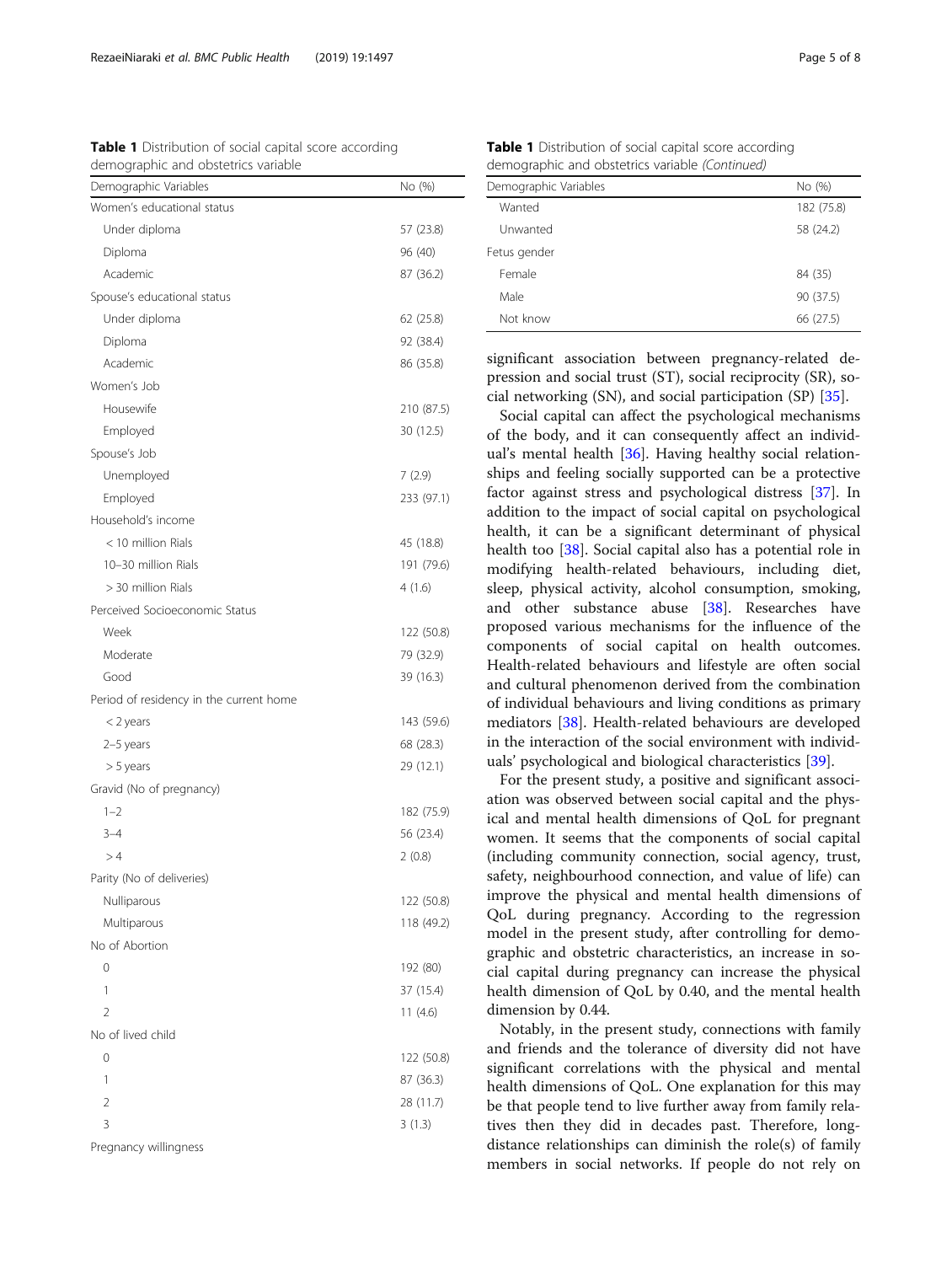|            |                 | Community<br>Connection | Social<br>Agency | Trust<br>Safety | Neighborhood<br>Connection | Family & Friends<br>connections | Tolerance<br>of Diversity | Value<br>of Life | Social capita<br>total score |
|------------|-----------------|-------------------------|------------------|-----------------|----------------------------|---------------------------------|---------------------------|------------------|------------------------------|
| <b>PCS</b> |                 | .24                     | .18              |                 | .19                        | $-.08$                          | .10                       |                  | .24                          |
|            | <i>p</i> -value | > 0.001                 | .004             | .007            | .003                       | .221                            | .125                      | .001             | > 0.001                      |
| <b>MCS</b> |                 | .28                     | .19              | .22             |                            | $-.05$                          | .08                       |                  | .26                          |
|            | <i>p</i> -value | > 0.001                 | .004             | .001            | .001                       | .488                            | .242                      | .001             | > 0.001                      |

<span id="page-5-0"></span>Table 2 correlation between Social capita subscales and total scores with physical health (PCS) and mental health (MCS) dimensions of QOL

their families for support, especially if distance is a barrier, these connections may have a smaller impact on their social capital.

The lack of a significant association between the tolerance of diversity and the QoL of pregnant women might be able to have multiple explanations that warrant further research. Probable reasons include the impact of cultural contexts and the preference to live and socialise with culturally similar people. As Onyx and Bullen (2000) and Hyyppä (2010) stated, the association between social capital and health-related behaviors depends largely on cultural, social, and historical context [[18](#page-6-0), [38\]](#page-7-0).

## Limitations

This research examined the association between the components of social capital and QoL in pregnant women providing early empirical support that warrants future research. One of the most important limitations of the present study is its cross-sectional design. While this kind of study can provide valuable information about the overall status of study variables, it cannot provide information about the direction of the associated variables. Therefore, longitudinal studies can draw a more precise picture of the role of social capital on various aspects of individual health during pregnancy. Also, researchers used a self-report method for this data collection.

Therefore, collecting objective health information (e.g., maternal weight indices, the number of referrals for care during pregnancy, the onset of prenatal care, the birth weight, the gestational age at birth, and other consequences of pregnancy and childbirth) can provide more data on the way social capital, pregnancy, and childbirth are associated.

## Conclusion

Social capital has a significant positive association on QoL during pregnancy. Clinicians and practitioners working in prenatal care should be mindful of the importance of social capital in improving the QoL of women during pregnancy.

Table 3 Results of regression analysis regarding the association of social capita with physical health (PCS) and mental health (MCS) dimensions of pregnant women's quality of life

| Model                                         | Unstandardized Coefficients |            | Sig.    | 95.0% Confidence Interval for B |             |  |  |
|-----------------------------------------------|-----------------------------|------------|---------|---------------------------------|-------------|--|--|
|                                               | B                           | Std. Error |         | Lower Bound                     | Upper Bound |  |  |
| Social Capita                                 | MCS-QOL                     |            |         |                                 |             |  |  |
| Unadjusted Model                              | .438                        | .103       | < .001  | 0.235                           | 0.641       |  |  |
| Adjusted Model <sup>a</sup>                   | .407                        | .099       | < 0.001 | 0.212                           | 0.602       |  |  |
| Intercept                                     | 42.355                      | 7.070      | < 0.001 | 28.426                          | 56.284      |  |  |
| $\hat{\sigma}_{\rm ct}^2$ (pregnant women)    | 395.434                     | 36.098     | < .001  | 324.314                         | 466.554     |  |  |
| $\hat{\sigma}_{sc}^{2}$ (centres)             | 22.143                      | 16.381     | 0.174   | $-10.131$                       | 54.417      |  |  |
|                                               | PCS-QOL                     |            |         |                                 |             |  |  |
| Unadjusted Model                              | .399                        | .106       | < 0.001 | 0.190                           | 0.608       |  |  |
| Adjusted Model <sup>a</sup>                   | .366                        | .100       | < 0.001 | 0.169                           | 0.563       |  |  |
| Intercept                                     | 66.038                      | 12.578     | < .001  | 41.257                          | 90.819      |  |  |
| $\hat{\sigma}_{\text{st}}^2$ (pregnant women) | 353.841                     | 32.301     | < .001  | 290.200                         | 417.479     |  |  |
| $\hat{\sigma}_{sc}^{2}$ (centres)             | 12.638                      | 9.247      | 0.172   | $-5.580$                        | 30.856      |  |  |

<sup>a</sup>Adjusted for demographic and obstetric characteristics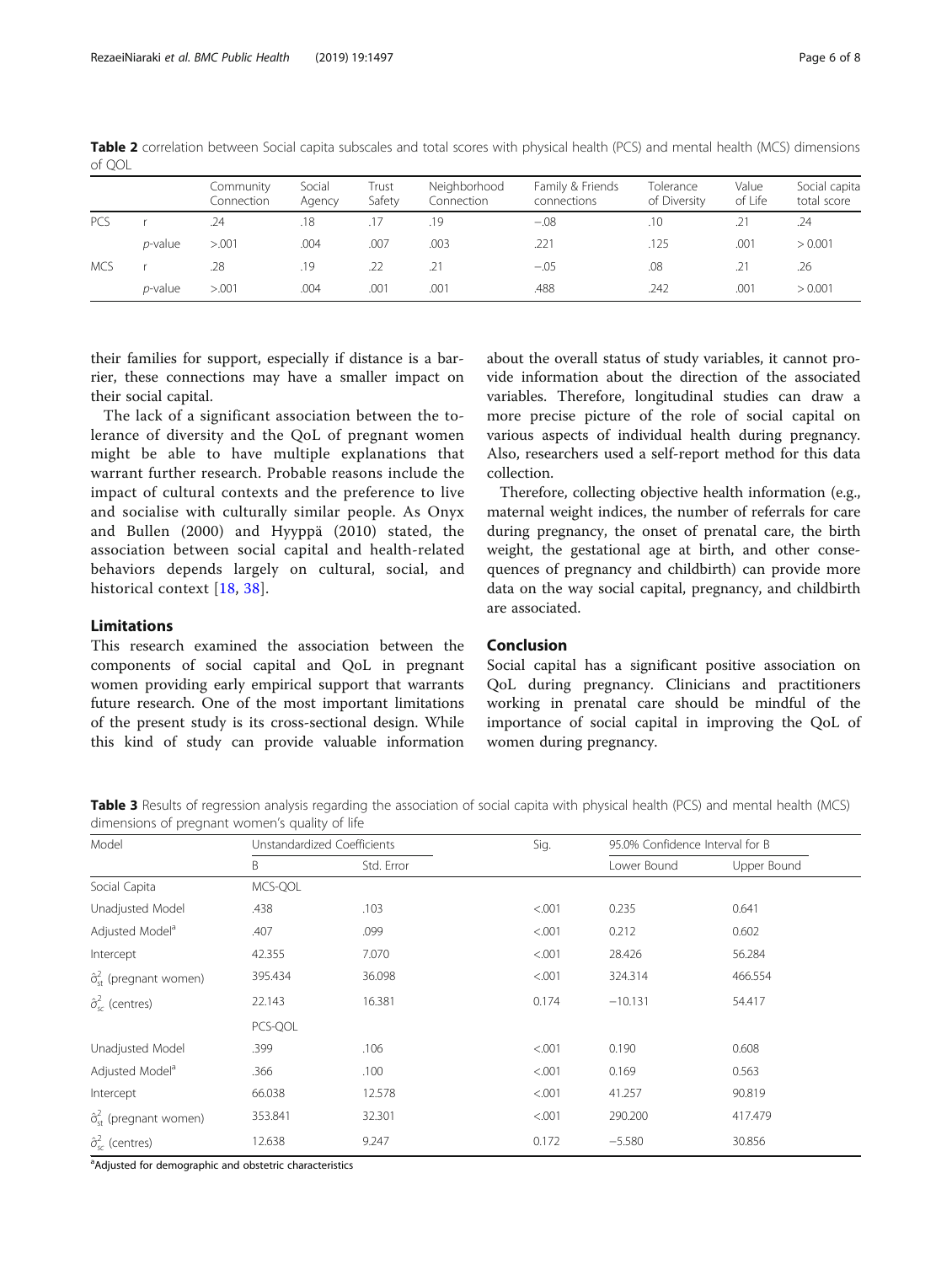## <span id="page-6-0"></span>Supplementary information

Supplementary information accompanies this paper at [https://doi.org/10.](https://doi.org/10.1186/s12889-019-7848-0) [1186/s12889-019-7848-0.](https://doi.org/10.1186/s12889-019-7848-0)

Additional file 1. Sample Questionnaires; Sample materials used for data gathering purpose in this study is provided.

Additional file 2. Raw dataset. The datasets used and analyzed during the current study is provided.

#### Abbreviation

QoL: Quality of life

### Acknowledgments

All of the pregnant women and heads of health centers who participated in this study are thanked.

## Authors' contributions

ZA contributed to the conception and design of the study, MRN & SR contributed to the design of this study and data collection, ZA and AHP contributed in data analysing and interpretation of data. ZA drafted the manuscript and AHP and KAA provided contributions to the literature review and discussion and substantially edited the primary manuscript and prepared the final version of the manuscript. All authors revised the manuscript, agreed to be fully accountable for ensuring the integrity and accuracy of the study, and read and approved the final version of the manuscript to be published. All the authors met the criteria for authorship, and they are listed as co-authors on the title page.

#### Funding

The Vice-chancellor (Research) of Qazvin University of Medical Sciences has provided financial support to this project. The funding body had no role in the design of the study, collection, analysis, interpretation of data and writing the manuscript.

#### Availability of data and materials

Data and materials are provided as Additional files 1 and 2.

#### Ethics approval and consent to participate

The current research protocol was approved by the research review board of the Human Ethics Committee of the Faculty of Nursing and Midwifery, Qazvin University of Medical Sciences (IR.QUMS.REC.1397.043). All participants of the study provided written informed consent after they were informed of the general aims of the study and their confidentiality and privacy ensured.

## Consent for publication

Not applicable.

#### Competing interests

The authors declare that they have no competing interests.

## Author details

<sup>1</sup>Students' research committee, School of Nursing & Midwifery, Qazvin University of Medical Sciences, Qazvin, Iran. <sup>2</sup>Social Determinants of Health Research Center, Research Institute for prevention of Non-Communicable Diseases, Qazvin University of Medical Sciences, Bahonar blv., Qazvin 34197-59811, Iran. <sup>3</sup>Educational Psychology and Inclusive Education, Faculty of Education, Monash University and The Centre for Positive Psychology, The Melbourne Graduate School of Education, The University of Melbourne, Parkville, Australia. <sup>4</sup>Department of Nursing, School of Health and Welfare, Jönköping University, Jönköping, Sweden.

## Received: 24 May 2019 Accepted: 25 October 2019 Published online: 09 November 2019

#### References

- Vachkova E, Jezek S, Mares J, Moravcova M. The evaluation of the psychometric properties of a specific quality of life questionnaire for physiological pregnancy. Health Qual Life Outcomes. 2013;11:214.
- Cunningham F, Leveno K, Bloom S, Spong CY, Dashe J. Williams obstetrics, 24e: Mcgraw-hill; 2014.
- 3. Mckee MD, Cunningham M, Jankowski KR, Zayas L. Health-related functional status in pregnancy: relationship to depression and social support in a multi-ethnic population. Obstet Gynecol. 2001;97(6):988–93.
- 4. Forger F, Ostensen M, Schumacher A, Villiger PM. Impact of pregnancy on health related quality of life evaluated prospectively in pregnant women with rheumatic diseases by the SF-36 health survey. Ann Rheum Dis. 2005; 64(10):1494–9.
- 5. Vallim AL, Osis MJ, Cecatti JG, Baciuk ÉP, Silveira C, Cavalcante SR. Water exercises and quality of life during pregnancy. Reprod Health. 2011;8(1):14.
- 6. Nilsson J, Rana AM, Kabir ZN. Social capital and quality of life in old age: results from a cross-sectional study in rural Bangladesh. J Aging Health. 2006;18(3):419–34.
- 7. Costanza R, Fisher B, Ali S, Beer C, Bond L, Boumans R, et al. Quality of life: an approach integrating opportunities, human needs, and subjective well-being. Ecol Econ. 2007;61(2–3):267–76.
- 8. Keyes CL, Shapiro AD. Social well-being in the United States: a descriptive epidemiology. How healthy are we 2004;15(3):350–72.
- 9. Schuller T, Baron S, Field J. Social capital: a review and critique. Social capital: critical perspectives 2000:1–39.
- 10. Lamarca GA, MdC L, Sheiham A, Vettore MV. The association of neighbourhood and individual social capital with consistent self-rated health: a longitudinal study in Brazilian pregnant and postpartum women. BMC Pregnancy Childbirth. 2013;13:1.
- 11. Tofani AA, GdA L, Sheiham A, Vettore MV. The different effects of neighbourhood and individual social capital on health-compromising behaviours in women during pregnancy: a multi-level analysis. BMC Public Health. 2015;15:890.
- 12. Agampodi TC, Rheinländer T, Agampodi SB, Glozier N, Siribaddana S. Social capital and health during pregnancy; an in-depth exploration from rural Sri Lanka. Reprod Health. 2017;14:89.
- 13. Giordano GN, Lindstrom M. The impact of changes in different aspects of social capital and material conditions on self-rated health over time: a longitudinal cohort study. Soc Sci Med. 2010;70(5):700–10.
- 14. McTavish S, Moore S. On Est ensemble: social capital and maternal health care use in rural Cameroon. Glob Health. 2015;11:33.
- 15. Semali IA, Leyna GH, Mmbaga EJ, Tengia-Kessy A. Social capital as a determinant of pregnant Mother's place of delivery: experience from Kongwa District in Central Tanzania. PLoS One. 2015;10(10):e0138887.
- 16. Ramírez-Vélez R. Pregnancy and health-related quality of life: a cross sectional study. Colombia Médica. 2011;42(4):476–81.
- 17. Rjabi Gilan N, Ghaeemi S, Reshadat S, Rajabi Gilan S. The relationship between social capital and health-related quality of life among teachers. Journal of Zanjan University of Medical Sciences 2013;21(88):95–107.
- 18. Onyx J, Bullen P. Measuring social capital in five communities. J Appl Behav Sci. 2000;36(1):23–42.
- 19. Eftekharin R, Kaldi A, Sam S, Sahaf R, Vatan RF. Validity and reliability of Persian version of Onyx Social Capital Scale in elderly people. Iran J Ageing. 2016;11(4):174–89.
- 20. Ware JE Jr, Sherbourne CD. The MOS 36-item short-form health survey (SF-36): I. conceptual framework and item selection. Med Care. 1992:473–83.
- 21. Farivar SS, Cunningham WE, Hays RD. Correlated physical and mental health summary scores for the SF-36 and SF-12 Health Survey, V.I. Health and quality of life outcomes. 2007;5:54-
- 22. Montazeri A, Goshtasebi A, Vahdaninia M, Gandek B. The short form health survey (SF-36): translation and validation study of the Iranian version. Qual Life Res. 2005;14(3):875–82.
- 23. Hox JJ, Moerbeek M, Van de Schoot R. Multilevel analysis: techniques and applications: Routledge; 2017.
- 24. Solar O, Irwin A. A conceptual framework for action on the social determinants of health. Social Determinants of Health Discussion Paper 2 (Policy and Practice). Geneva, Switzerland.: World Health Organization; 2010. p. 79.
- 25. Moafi F, Kazemi F, Samiei Siboni F, Alimoradi Z. The relationship between food security and quality of life among pregnant women. BMC Pregnancy Childbirth. 2018;18(1):319.
- 26. Abbaszadeh F, Bagheri A, Mehran N. Quality of life in pregnant women. Payesh (Journal Of The Iranian Institute For Heath Science Research) 2010; 9(1):69–75.
- 27. Azizi A, Amirian F, Amirian M. Prevalence of unwanted pregnancy and its relationship with health-related quality of life for pregnant Women's in Salas city, Kermanshah-Iran. 2007. Iran J Obstetr Gynecol Infertility. 2011;14(5):24–31.